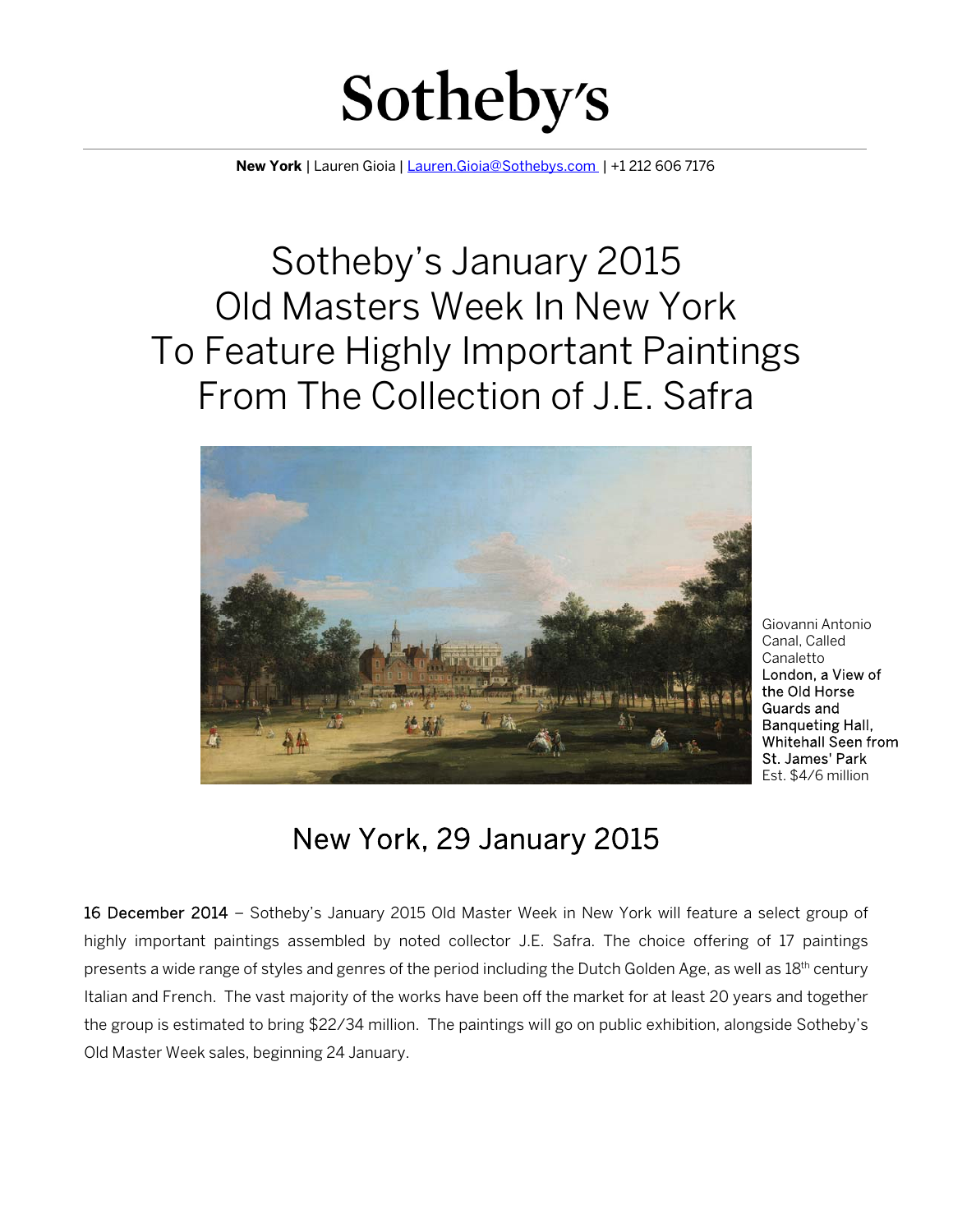

 Leading a very strong group of Dutch works to be offered in Sotheby's January 2015 sales is Frozen River at Sunset, painted by Aert van der Neer in or shortly after 1660, a period that was a high point for Dutch landscape painting and for the artist himself (est. \$4/6 million, left). The work embodies the artist's fascination with the people and the world around him and most notably the effect of light on a winter landscape and how it can transform the content and mood of a composition.

Willem van de Velde the Elder's Dutch Harbor in a Calm with small Vessels is one of the greatest examples of a *penschilderij* (pen and ink painting) remaining private hands (est. \$2/3 million, right). Executed in a remarkable combination of pen, ink and brush over a thin layer of lead white, the use of quills of varying sizes and inks in different shades creates a remarkable sense of recession without the loss of any detail, even in the distant buildings of the town beyond.





A Roemer, an Overturned Pewter Jug, Olives and a Half-Peeled Lemon on Pewter Plates is a key work in Pieter Claesz.'s development as a painter of still-life, signaling a new approach to the genre (est. \$2/3 million, left). In this modest *ontbijtje* (breakfast piece) he abandons the more luxurious displays of his early years in favor of compositions with fewer objects organized around a simple geometric structure and restricts his palette to suit this more muted style.

Among the wonderful Italian works to be offered from Mr. Safra's collection is an exquisite example of views from Canaletto's English period – London, A View of the Old Horse Guards and Banqueting Hall, Whitehall seen from St. James' Park (est. \$4/6 million, page 1). In May of 1746, Canaletto transferred his studio to London, perhaps in pursuit of fresh challenges. The outbreak of the War of the Austrian Succession in 1740 had discouraged English visitors from undertaking the *Grand Tour*, and these had made up the majority of Canaletto's patrons. The painting is presumed to date to 1749, when the old, red brick Horse Guards had been condemned. This perhaps captured the imagination of the artist, compelling him to record the architecture in painted form for posterity.